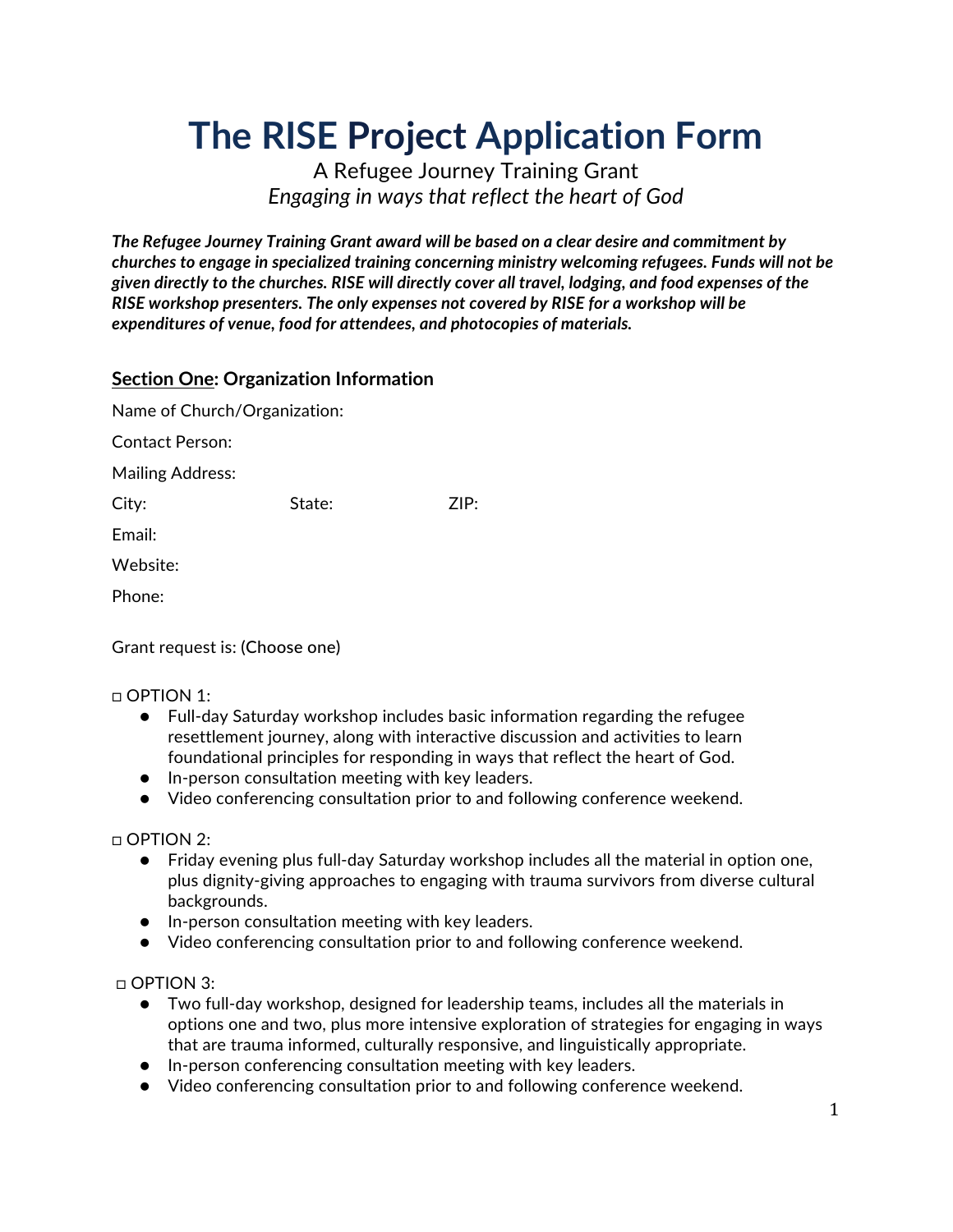#### **Section Two: Project Narrative**

*Please answer the following questions.*

What is your mission or purpose statement?

Describe some of the regular activities, events, and meetings of your organization.

What local need(s) or emerging opportunities have you been noticing for serving people who are resettling in your community?

Describe the volunteers, ministry teams, or groups that will be involved in your workshop.

What are the anticipated numbers in attendance?

Will at least one major leader of the church or organization be in attendance?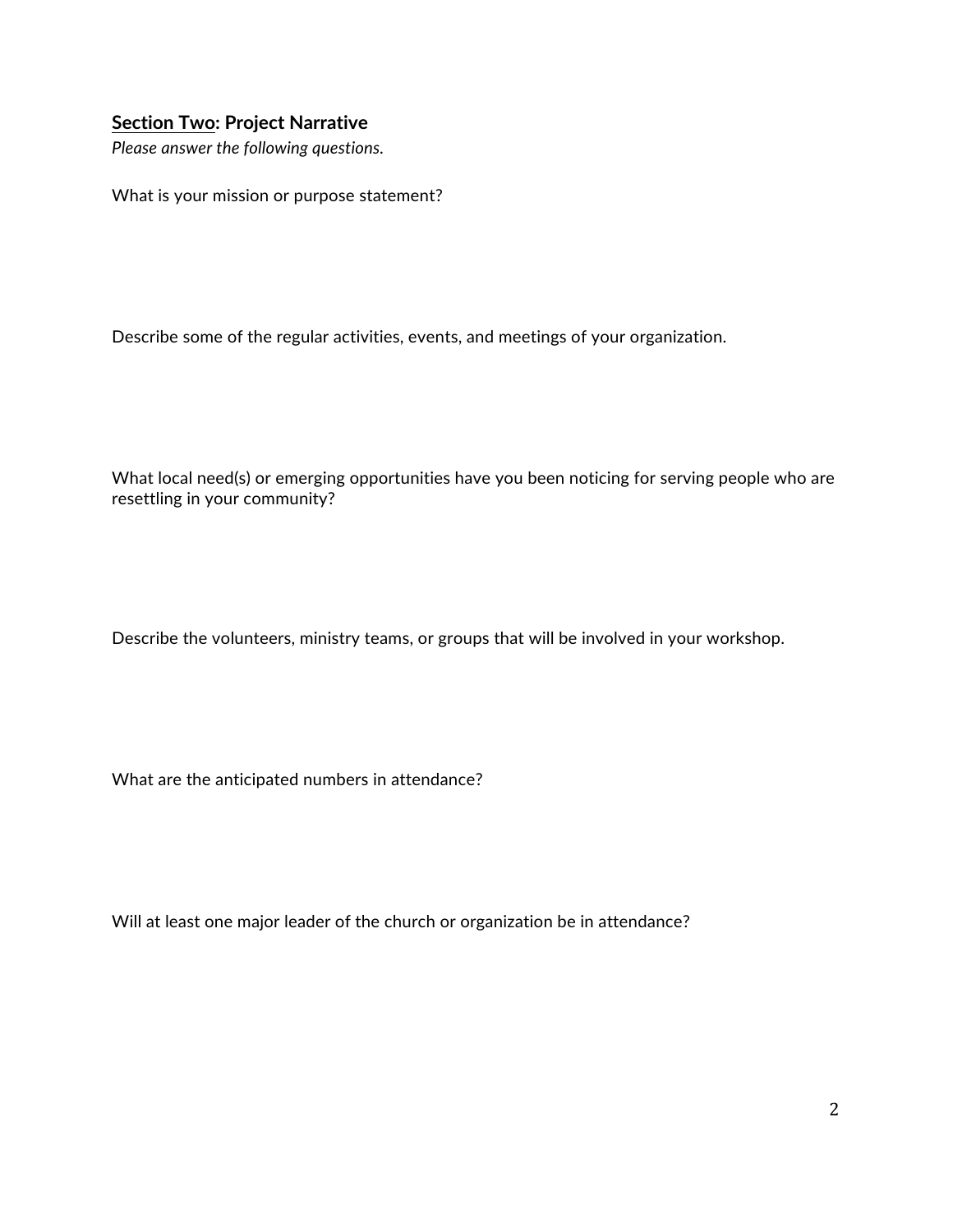Will there be a cross-section of generational ages in attendance, including youth and young adults?

What experience has your church or organization had in cross-cultural ministry locally up to this point in time?

What other information, if any, about your church do you think the RISE Leadership Team should know in reviewing your grant request? Please feel free to include any brochures, reports, or other materials that will provide a fuller portrait of your ministry.

## **Section Three: Administrative Timeline**

Suggest three possible dates that a training workshop could fit into your church calendar within the next 18 months.

List 3 potential dates for hosting a workshop:

1<sup>st</sup> proposed date:

2<sup>nd</sup> proposed date:

3<sup>rd</sup> proposed date: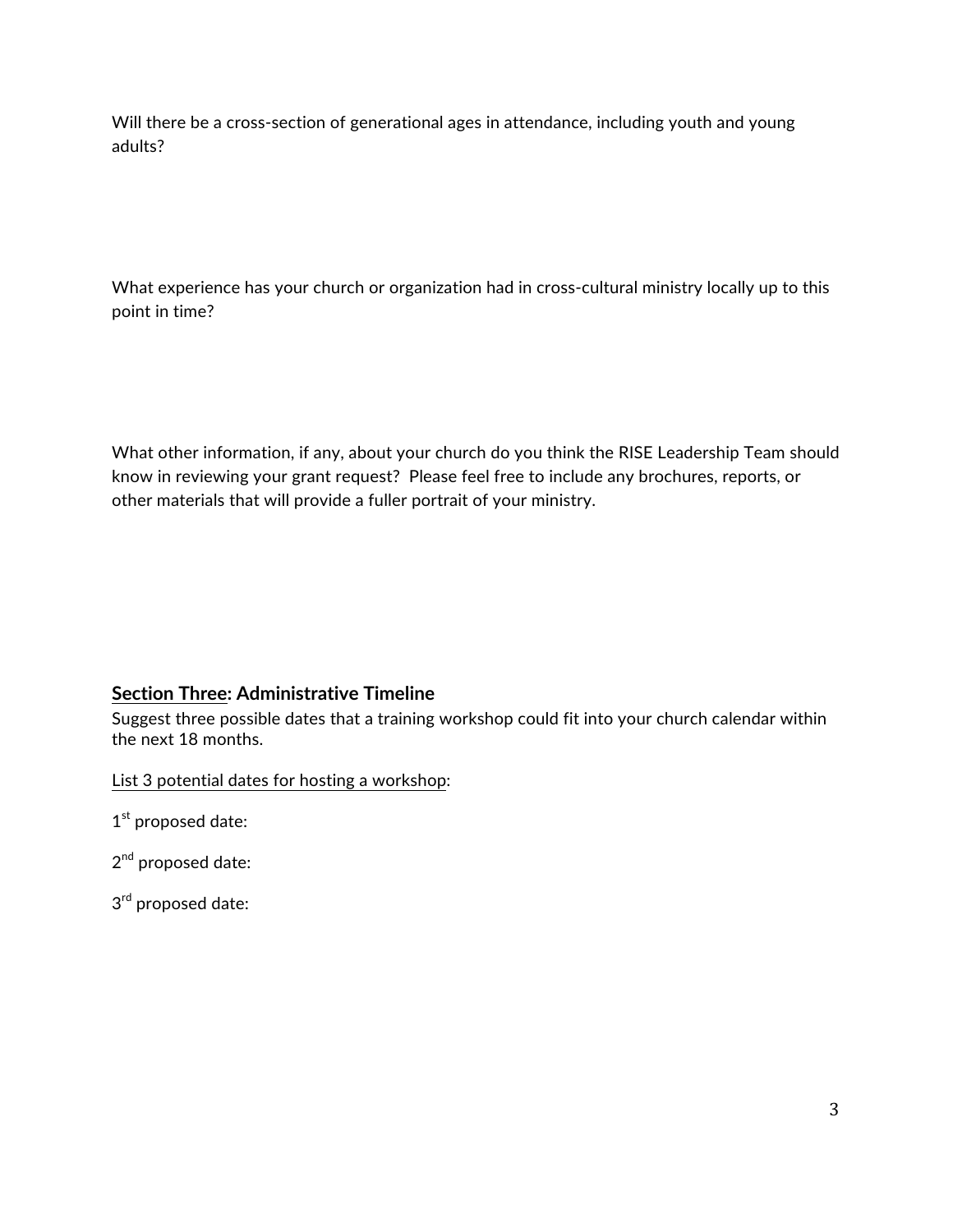| Date   | Description of Preparation Plan |
|--------|---------------------------------|
| Step 1 |                                 |
| Step 2 |                                 |
| Step 3 |                                 |
| Step 4 |                                 |
| Step 5 |                                 |
| Step 6 |                                 |

Write timeline and preparation plan for hosting a workshop within the next 18 months.

Write a description your proposed schedule.

| No. of Days                 | Schedule |
|-----------------------------|----------|
| Day 1                       |          |
| Day 2<br>(if applicable)    |          |
| Day 3<br>(if<br>applicable) |          |